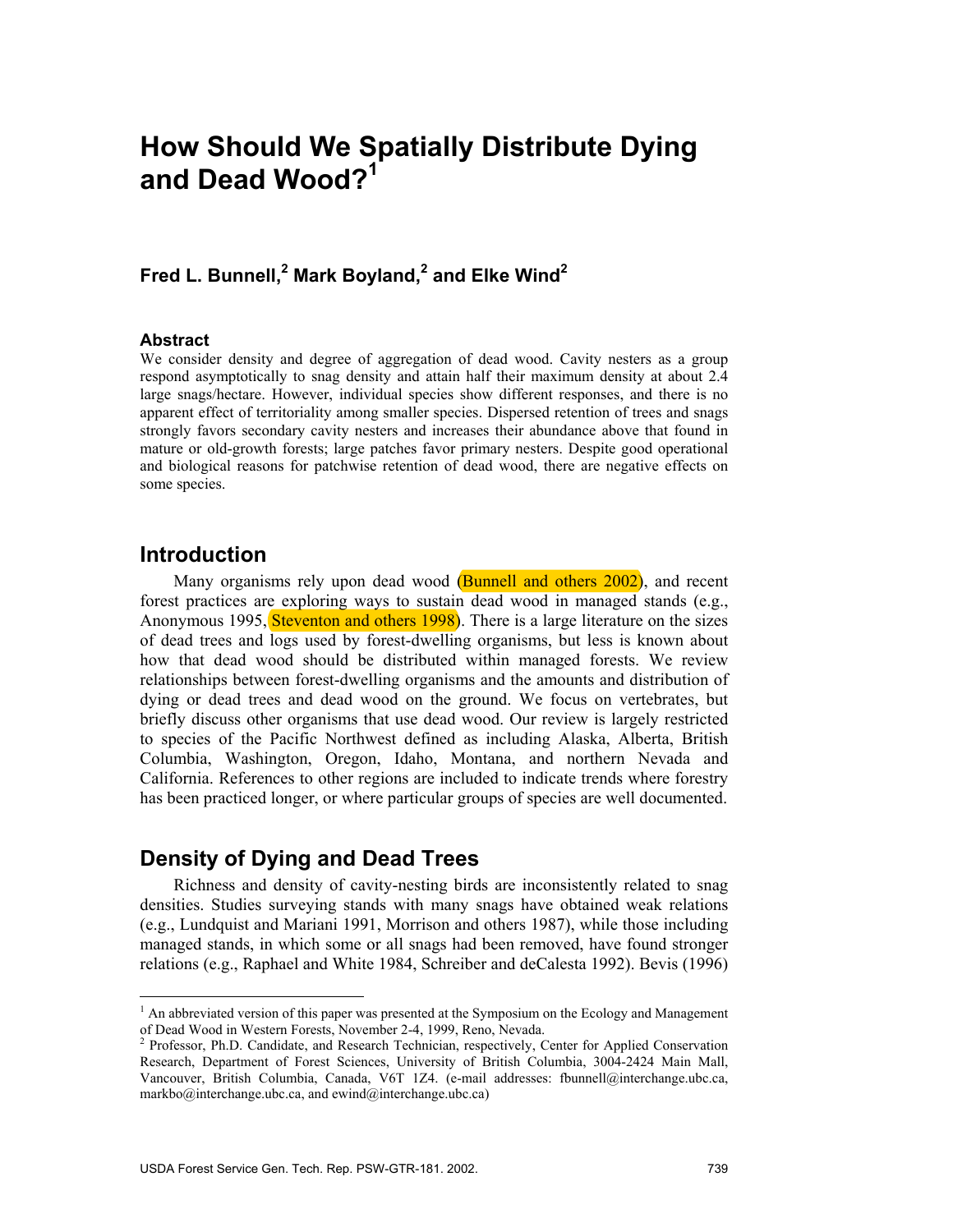surveyed a range of stands from unmanaged to seed tree, and found the strongest predictor of red-breasted nuthatch *(Sitta canadensis)* and chickadee densities to be density of snags 25-50 centimeter dbh;  $r^2 = 0.94$  and 0.83, respectively. These relationships may indicate nest site limitation, or they may reflect more productive foraging opportunities in stands with more snags (e.g., older stands with insect outbreaks versus thrifty managed stands).

Because rot within living trees is more common among hardwoods than among conifers, snag density is less important in hardwood stands. *Figure 1a* illustrates relationships for conifer stands with few hardwoods. Because much variation in cavity nester response to snag density is due to different size distributions of snags within stands, we limited estimates of snag density to larger snags that the birds use preferentially. Our diameter limits reflect the different sizes of preferred trees in coastal forests (about 50 centimeter dbh) and inland forests (30.5 to 38 centimeter dbh; Bunnell and others 2002). Bunnell and others (1999) fit a Michaelis-Menten relationship to the data *(fig. 1a)* under the assumption that the rate of response (cavity nesters density) was a function of the concentration of substrate (snags/hectare). The relationship implies an upper asymptote and a half-saturation constant. Response of the seven studies combined is asymptotic, with little additional increase in density of cavity nesters above about three large snags per hectare *(fig. 1a).* Estimated parameters were an asymptote of 2.42 cavity nesting pairs/hectare and a halfsaturation constant of 2.37 snags/hectare with an  $r^2$  of 0.53. That shape is expected among territorial species limited by other resources. As the snag density increases, other required resources become more important factors in limiting bird density until finally the scarcity of other resources are completely limiting the bird density. Birds present at 0.0 snags per hectare indicate that some species can nest in snags < 30 centimeter dbh (some of them hardwoods, unreported in data on conifers). The response is consistently expressed, and each individual study of *figure 1a* shows an initial increase in cavity-nester density with increasing snag density.

Relationships for some bird species appear more linear *(fig. 1b,c).* They suggest that competition for cavity sites is more strongly expressed within the entire cavitynesting fauna than within the smaller species studied. Data of *figure 1c* also suggest that other habitat variables influence the response (compare data of Raphael and White 1984 with those of Cunningham and others 1980). We emphasize that smaller snags were present in all studies included in *figure 1*. **Smaller snags are used as** foraging sites, and foraging sites may be more often limiting than cavity sites (Walankiewicz 1991, Welsh and Capen 1992). More dead or dying wood than is required for nesting is needed to sustain all cavity-nesting species. Moreover, through provision of perching, foraging, and hawking sites, snags of all sizes tend to increase richness and abundance of birds other than cavity nesters (Dickson and others 1983, Scott 1979).

Species names mentioned in this text are taken from the following references: Plants—(Crittenden 1992); Birds—(Cannings and Harcombe 1990, Peterson and others 1993); Amphibians—(Cannings and Harcombe 1990); Mammals—(Cannings and Harcombe 1990, Whitaker 1993).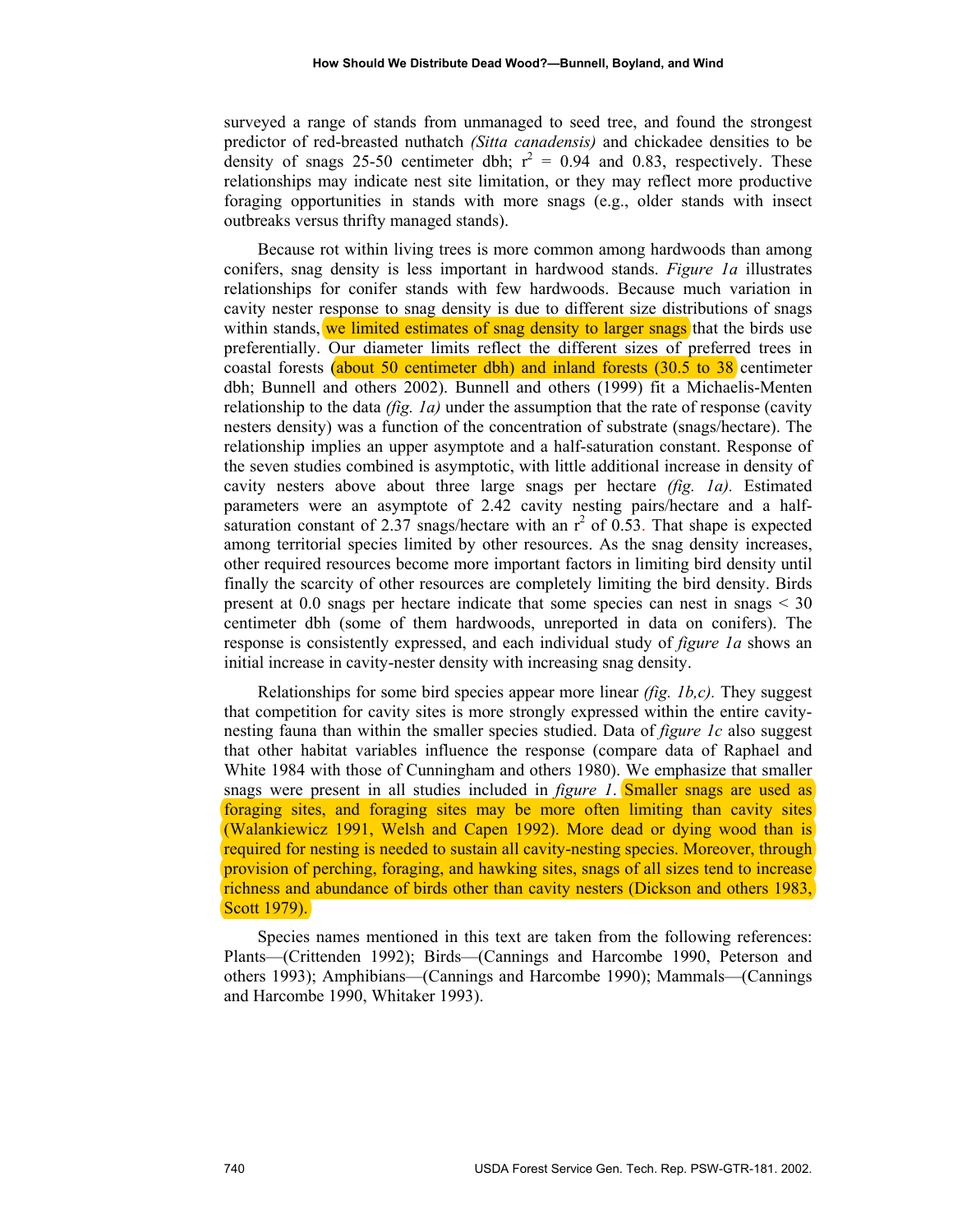

**Figure 1**—Density of cavity-nesting bird pairs versus snag density in primarily coniferous forests of the Pacific Northwest. Hollow symbols represent coastal forests; solid symbols are inland forest types. a) All cavity-nesting species. [**O**] = Carey and others 1991 (snags > 50 cm dbh);  $\Delta$ ] = Cunningham and others 1980 (snags > 30.5 cm dbh);  $[$  ] = Mannan 1977 (snags > 48 cm dbh);  $[$  = Mannan and Meslow 1984  $(\text{snaqs} > 31 \text{ cm dbh})$ ;  $[\textcircled{\text{1}}] = \text{Manual}$  and Zarnowitz 1981 (snags > 51 cm dbh);  $[\textcircled{\text{1}}] =$ Nelson 1988 (snags > 50 cm dbh);  $\left| \bullet \right|$  = Raphael and White 1984 (> 38 cm dbh);  $\left| \bullet \right|$ = Steeger and Quesnel 1998 (snags > 50 cm dbh). Solid line is the fitted Michaelis-Menten relationship of the form cavity nesters per ha = 2.42 [asymptote]  $X$ (snags/hectare/ (snags/hectare + 2.37[half saturation constant])) (adapted from Bunnell and others 1999). b) Chestnut-backed chickadee pairs  $[\triangle]$  = Cunningham and others 1980 (snags > 30.5 cm dbh);  $\left[ \bullet \right]$  = Mannan 1977 (snags > 48 cm dbh). [**O**] = Manuwal and Zarnowitz 1981 (snags > 51 cm dbh); [] = Nelson 1988 (snags > 50 cm dbh). c) Mountain chickadee (*Poecile gambeli*) pairs: [▲] = Cunningham and others 1980; [■] = Mannan and Meslow 1984; [**O**] = Raphael and White 1984.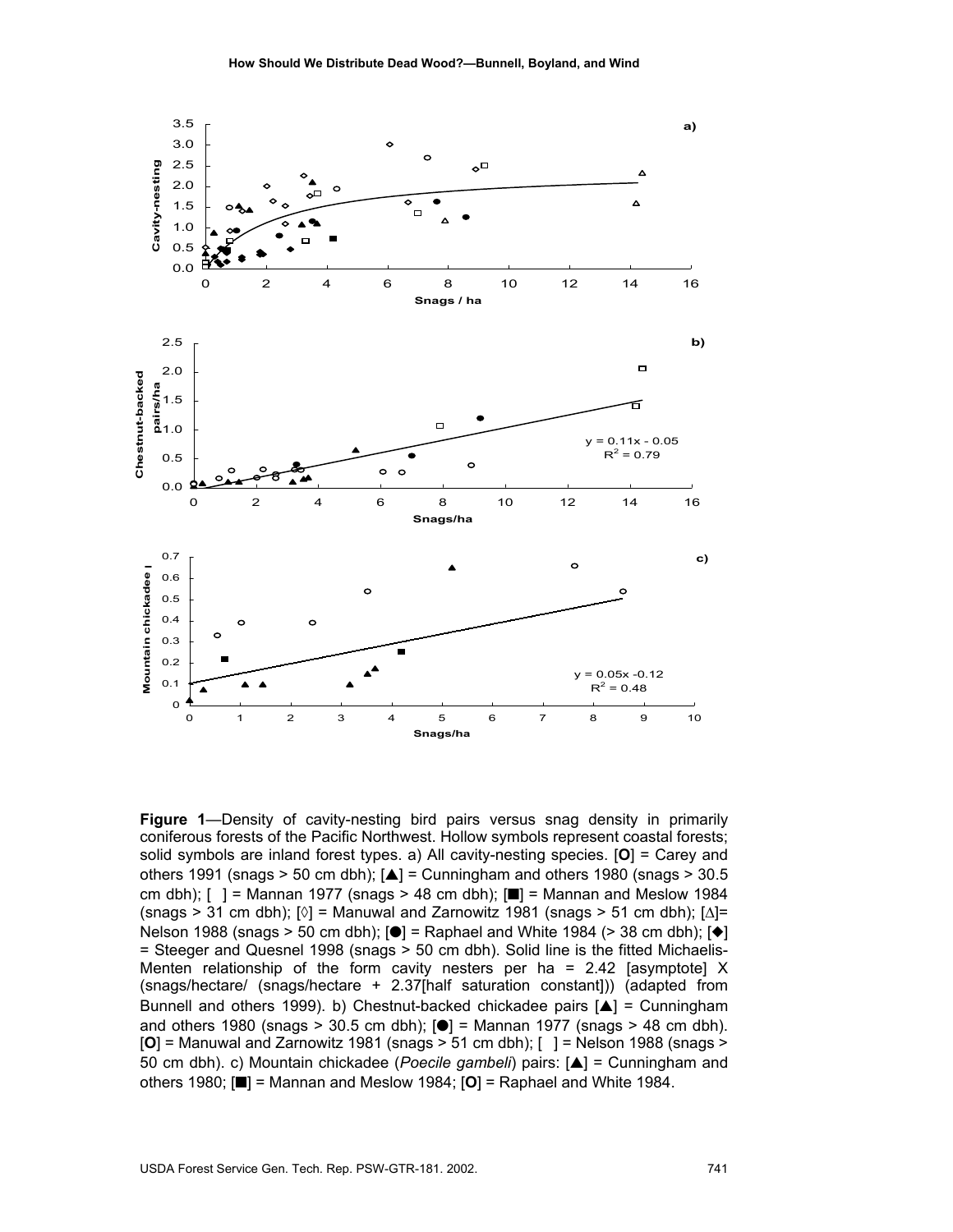### **Density of Downed Wood**

The literature is least revealing of the appropriate amounts and distribution of downed wood. Of all habitat variables assessed, downed wood is the least consistently measured, and it is impossible to equate number of pieces, volume, and percent cover to extract broad patterns (e.g., Bunnell and Huggard 1999). In part, the variety of measurements reflects the fact that different ones are appropriate for different organisms: percent cover for some fungi, volume for terrestrial-breeding salamanders, and size for denning mammals. Although biologically appropriate, the variety prohibits synthesis. Moreover, when similar measurements exist, responses to downed wood within species are inconsistent, suggesting substitution with other habitat features, such as shrub cover (Bunnell and others 1999). Three broad points are evident from current data. First, hundreds of species in western forests are dependent upon decaying wood on the ground (Bunnell and others 2002). Second, volume of downed wood is important. That is most evident in data of Corn and Bury (1991) who reported that densities of clouded *(Aneides ferreus)* and western redback *(Plethodon vehiculum)* salamanders were relatively constant per cubic meter of downed wood, regardless of stand age. Third, some species seek out large pieces of downed wood, particularly marten *(Martes americana),* fisher *(Martes pennanti),* and black bears *(Ursus americanus)* (Bunnell and others 2002). Because these species also range more widely than most species using downed wood, required densities are probably low, provided scattered large pieces are accessible. In short, some downed wood is important for many species, and large pieces are critical to some.

Because different forest types grow and recruit different amounts of downed wood, it is misleading to transplant results. Initial studies have tended to focus on productive forests, which have little relevance to less productive forest types. What is clear is that size, decay class, and total amounts of downed wood have declined with the practice of forestry (e.g., Angelstam 1997, Spies and others 1988) to the detriment of many species (Berg and others 1994). In other words, we do not know what appropriate amounts are, but we do know we have not been recruiting enough downed wood (Bunnell and others 1997).

## **Distribution of Dying and Dead Trees**

Effects of spatial arrangement of snags on cavity-nesters have received far less attention than the attributes of the individual nest trees (Swallow and others 1986). Dispersed retention of snags increased abundance and richness of secondary cavity nesters beyond that found in mature and old-growth forests, but abundance of primary nesters was much reduced *(fig. 2).* For primary cavity nesters, there are good reasons for retaining trees in patches. First, there is increased operational efficiency. Aggregated retention is safer during timber falling, especially when snags are retained, and windthrow is much reduced relative to dispersed retention or large clearcut edges (Coates 1997, Franklin and others 1997). Operational efficiency can also be gained in patches with a more desirable range of diameter and decay classes, that might prove difficult to select among the individual trees of dispersed retention. Aggregated retention also emulates natural patterns. Nests of primary excavators often are concentrated in dense patches of snags (Bull 1980, Lundquist and Mariani 1991, Raphael and White 1984). It is unclear whether this implies selection of dense patches for some associated value (e.g., social facilitation) or merely reflects the patchy way in which trees are killed by insects or disease. Cavity sites often are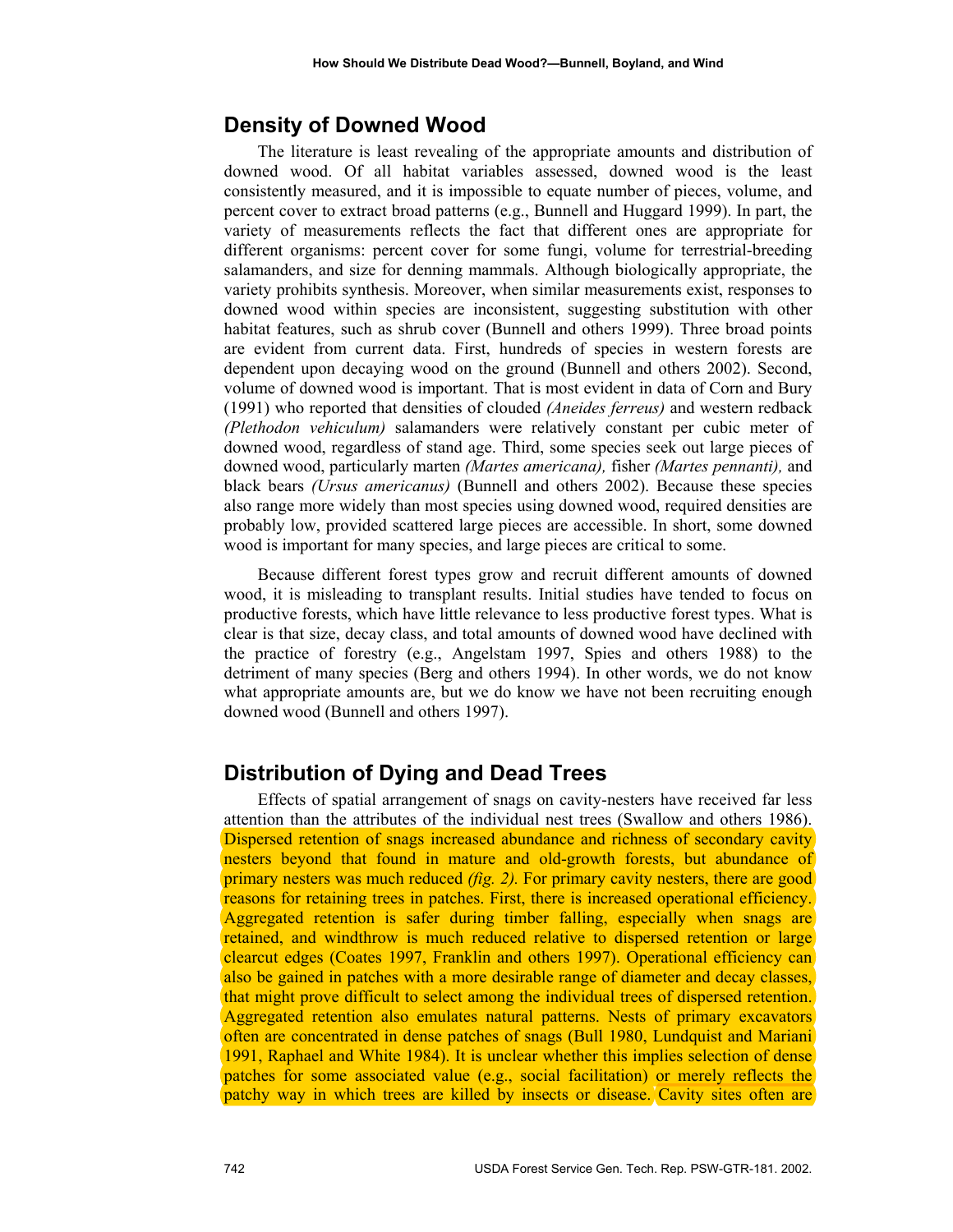concentrated where rots are concentrated in both hardwoods (e.g., *Phellinus* in aspen *[Populus tremuloides]* and birch *[Betula papyrifera];* Merkens and others 1996), conifers (e.g., *Armillaria* in Douglas-fir *[Pseudotsuga menzieseii]),* and lodgepole pine *(Pinus contorta;* Steeger and Hitchcock 1998).



**Figure 2—Relative** abundance of primary [■] and secondary [□] cavity nesters in different forms of partial harvest. Data sources are a) Scott and Oldemeyer (1983) in Ponderosa pine (*Pinus ponderosa*). b) Steeger and Quesnel (1998) in interior Douglas-fir. c) Gyug and Bennett (1996) in interior western redcedar-hemlock; see text for patch sizes. d) Bryant (1997) in coastal western hemlock; dispersed retention retained about 25 trees per ha. e) Waterhouse and Dawson (1999) in interior Douglas-fir. f) Morgan and others (1989) in interior Douglas-fir; amount removed unspecified. g) Steventon and others (1998) in interior western redcedar-hemlock, h) Tobalske and others (1991) in western larch-Douglas fir.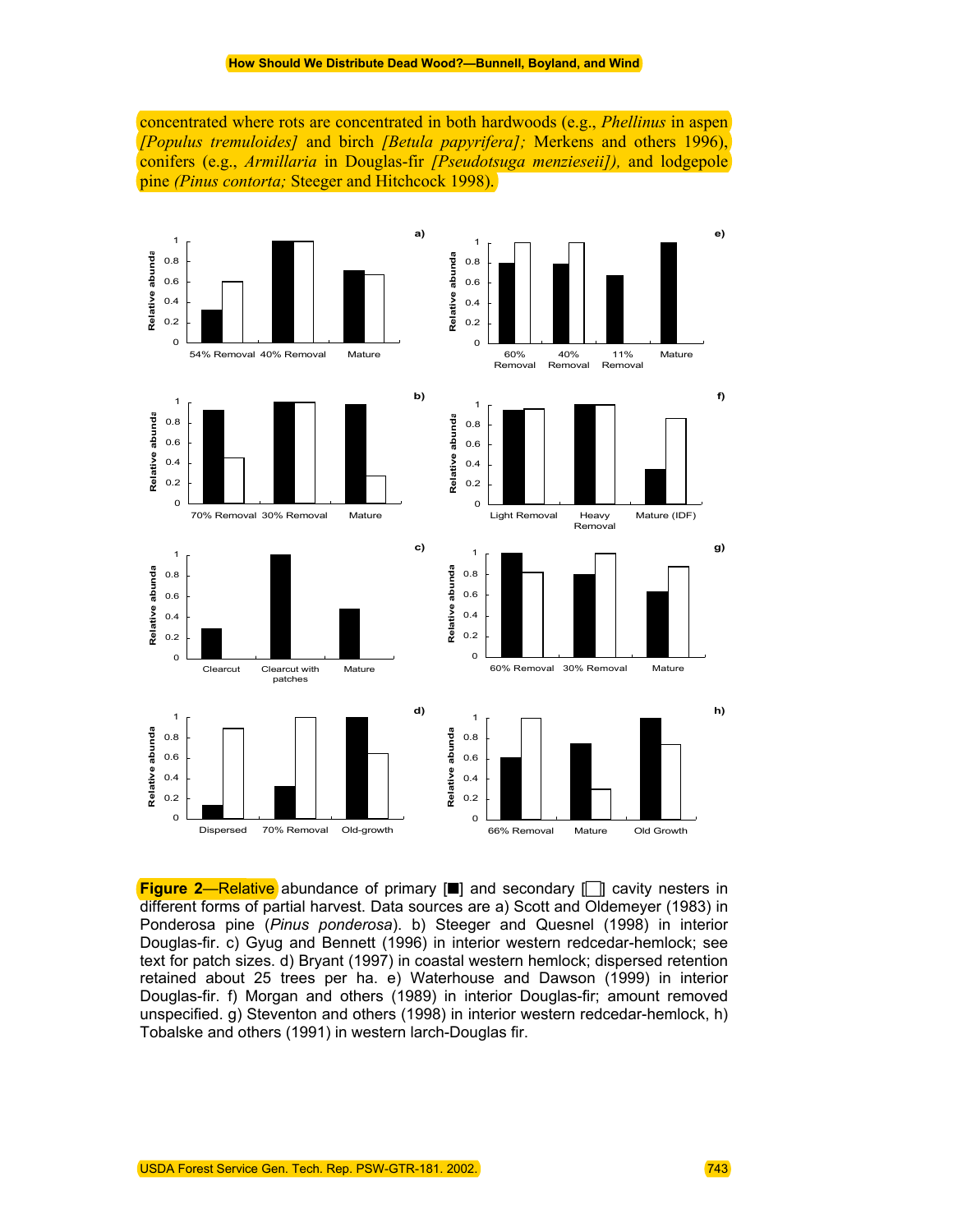The most compelling reason for aggregated retention of wildlife trees is that it has been shown to be effective when larger patches are retained. The utility of small patches appears undocumented, but Gyug and Bennett (1996) studied large seed-tree reserves in clearcuts 25 to 29 years after harvesting. Patches retained in the 160 hectare clearcut averaged 0.9 hectare (range 0.3 to 1.5 hectare); in the 1,000 hectare clearcut they averaged 3.6 hectares (range 1.6 to 18.9 hectares). Combined, the patches represented 7 to 10 percent of the gross area. In both clearcuts, more primary cavity nesters were detected in the patches than in the nearby forest, including pileated *(Dryocopus pileatus)* and hairy *(Picoides villosus)* woodpeckers. Current data also suggest that various silviculture systems that maintain some cover somewhere at all times (continuous-cover) are effective at sustaining cavity nesters *(fig. 2).*

Two broad patterns are evident. First, in all studies of *figure 2*, secondary cavity nesters were higher in areas experiencing some timber removal than in mature or oldgrowth forests. That increase likely reflects the fact that many secondary nesters forage more effectively in openings. Second, in most instances the abundance of primary cavity nesters was little affected by partial harvesting, and in some instances increased in abundance. That may reflect the fact that several primary excavators also favor small openings and edges (e.g., hairy woodpeckers; Klenner and Huggard 1998; northern flicker *[Colaptes auratus],* Campbell and others 1990; three-toed woodpecker *[Picoides tridactylus],* Klenner and Huggard 1997; and perhaps downy woodpecker *[Picoides pubescens],* Petit and others 1985). For three-toed woodpeckers, Klenner and Huggard (1997) noted that preferred nest sites were within 20 meters of an edge. If regulations encourage snag removal near edges, patches must be larger and continuous-cover systems will be less effective.

### **Distribution of Downed Wood**

Downed wood can be provided by leaving slash or logs after harvest or by retaining trees to fall to the ground and become downed wood. Slash, including logs, can be either dispersed over the cutblock or aggregated into piles or windrows. More information is available on aggregated retention of downed wood than on dispersed retention.

Several species of small mammals use piles of both fine and coarse logging debris, including red-backed voles (*Clethrionomys* spp.), martens, and short-tailed weasels *(Mustela erminea)* (Lisgo 1999, Morris 1984, Raphael and Jones 1997). Jones and Raphael (1995) described 32 maternal den sites of marten in Oregon: 10 were in slash piles, 10 in logs, 6 in snags, 5 in live trees, and 1 in a stump. Using winter tracking, Gyug (1993, 1994) found that marten use of clearcuts without debris was very low compared to use of adjacent forests. Use of clearcuts with debris piles was significantly higher, but still lower than in adjacent forest. Isolated debris piles were not used by marten unless they were on a path of 135 meters or less between adjacent forest cover. Lisgo and others (2002) documented similar responses of weasels to debris piles in the boreal mixedwood of Alberta. Although marten and weasels hunted around debris piles, small mammal responses to debris were inconsistent. Gyug (1994) found that the presence and number of debris piles did not significantly increase the number of most small mammals. Red-backed voles were almost absent from clearcuts except in piles within 40 meters of forest edges, and only common shrews (*Sorex* spp.) were significantly more abundant when debris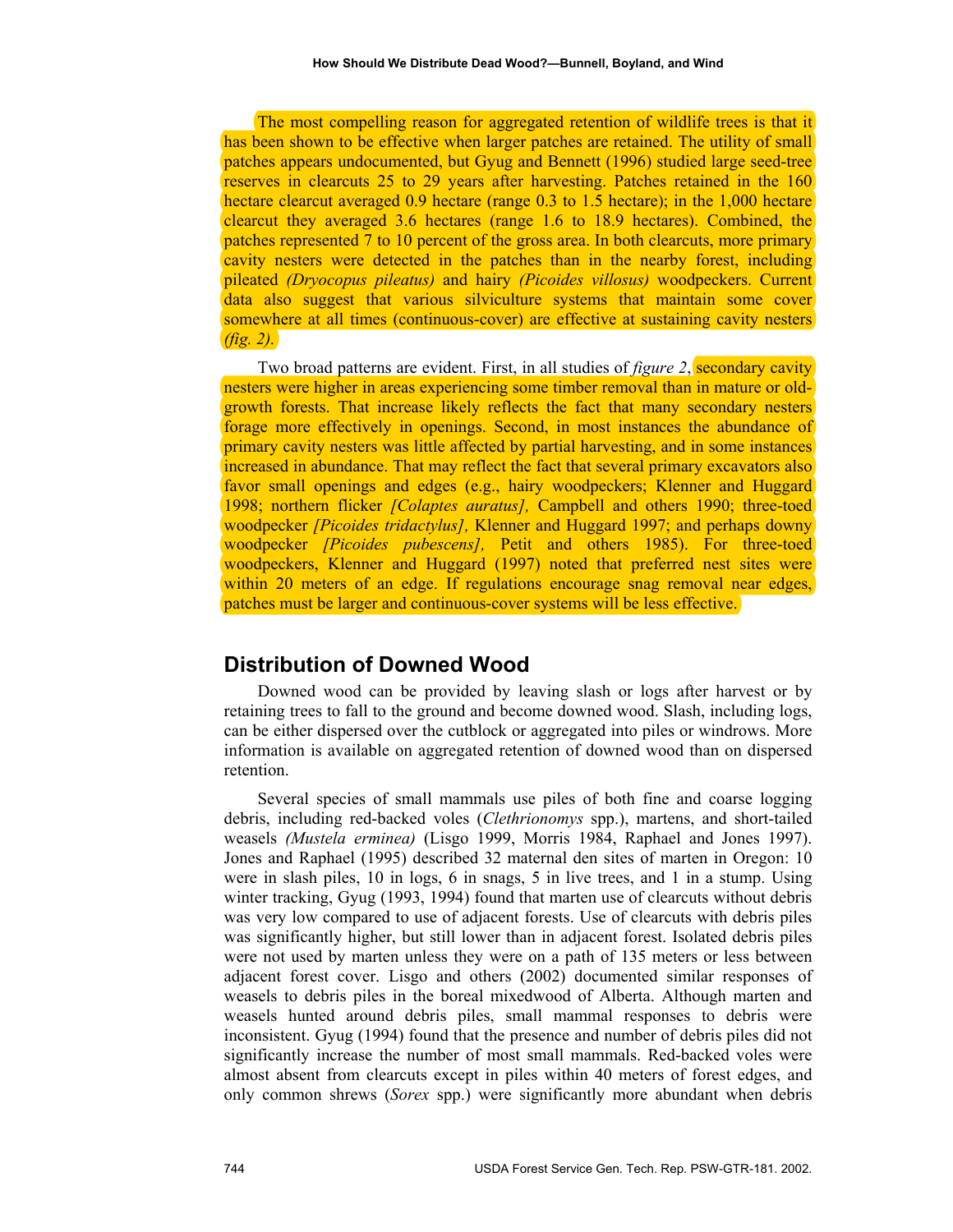piles were present. Lisgo and others (2002) found greater abundance of small mammals around slash piles than in clearcuts, particularly for red-backed voles. Benefits of piling logging residues remain unclear, because current data simply report higher densities of small mammals in piles than in clearcut areas without piles. Responses to dispersed downed wood have not been compared with aggregated downed wood.

For some organisms, dispersed retention of logging residues is advantageous. Because conditions of stable high humidity are favorable for bryophytes (Sharp 1939), particularly liverworts (Söderström 1988), the humidity and moisture content of logs are especially important to bryophytes (Andersson and Hytteborn 1991). Forest floor bryophytes generally have limited dispersal ability (Khanna 1964, Söderström 1987), and dispersal is from log to log. For these reasons, Samuelsson and others (1994) argued that logs should be close together, but not gathered into piles. It is probable that other organisms whose favored, or only, habitat is downed wood also are poor dispersers. Amaranthus and others (1994) and Carey and Johnson (1995) found that the abundance of truffles and truffle-like fungi, was related to the amount of forest floor covered by logs. More forest floor is covered if the logs are not piled. Encouraging truffles and truffle-eating mammals is a sensible thing to do if sustaining forest productivity is a goal (Harley 1969, Marks and Kozlowski 1973, Maser and others 1978). A dispersed distribution of downed wood would help to disperse both small mammals and mycorrhizae across the site.

There are tradeoffs between aggregating logging residuals or leaving it dispersed. Aggregations are used by several small mammals, both predator and prey. More evenly dispersed retention favors some fungi as well as bryophytes restricted to downed wood. Because there is not an unequivocal best way to distribute logging residuals, the wisest approach is not to do the same thing everywhere.

The other approach to providing downed wood is through dispersed or aggregated retention of living trees. Retained trees die a natural death and likely will have incurred fungal invasion. Natural cavities from heart rot are more likely, and invertebrates associated with some fungi are more likely to survive. Higher windthrow rates in dispersed retention hasten the provision of downed wood, but reduce the period when these trees can provide cavity sites. As well as reduced susceptibility to windthrow, aggregated retention of older trees (patches) has the advantage of immediate provision of downed wood. Additional advantages to aggregated retention are those noted with respect to cavity users, notably the provision of a range of decay and size classes. The disadvantage is that such provision is clearly not dispersed across the landscape. Species restricted to downed wood and that disperse poorly will be disadvantaged.

#### **Implications to Management**

From this review, we offer the following recommendations for the distribution of dead wood in managed forest:

• Maintain a target density of 2-3 large snags ( $> 50$  or 30 centimeter diameter) per hectare, among 10-20 smaller snags per hectare through the rotation. However, ensure variation in densities, not an even distribution everywhere.

Cavity sites can become limiting, and there is a density below which species disappear (Campbell and others 1990, 1997; Newton 1994). Data of *figure 1* suggest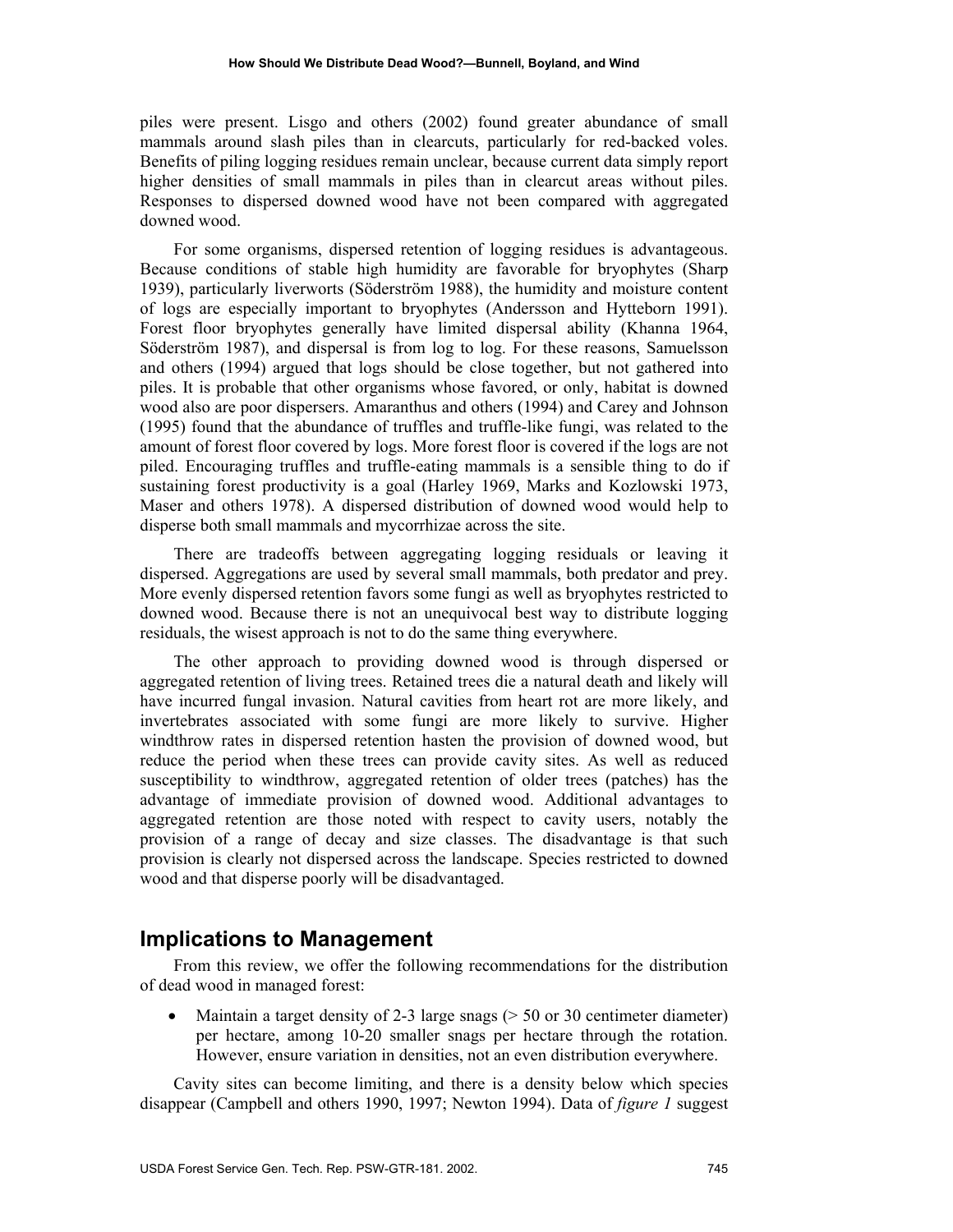that in conifer types little is gained by sustained provision of more than about three large snags per hectare (> 50 centimeter dbh in coastal forests; > 30 centimeters in less productive forests). More smaller snags must be present, both as foraging sites and because some species find cavity sites in small snags. There are no applicable data, but we estimate 10 to 20 smaller snags per hectare as appropriate. In hardwood types, there is little need for a target density of snags, because most cavity nests are found in living trees. Providing for future recruitment of snags in coniferous stands is necessary to ensure that target densities are maintained through the rotation and after harvest. Suggested densities do not apply to each hectare of forest. Because of the diversity of organisms using snags, variability in density of snags must be maintained within and among stands.

• Amounts of downed wood?

Logs as small as 6 centimeters are favorable to shrews (Craig 1995), but in some forest types larger mammals prefer significant amounts (100 to 200 cubic meters/hectare or more) and sizes (> 50 centimeter diameter) of downed wood (review of Lofroth 1993). Current data suggest little more than small amounts are useful but that mammals such as marten, fisher, and black bear require scattered, large pieces, 50 to 100 centimeter diameter.

Patches of 1-3 hectares will sustain some smaller species, even in extensive clearcuts.

Such patches sustain most, if not all, cavity nesters *(fig. 2).* Home ranges of some terrestrial-breeding salamanders and shrews are small enough (Craig 1995, Nussbaum and others 1983) that groups of individuals can be sustained within 1 hectare; 3 hectares will sustain groups of rodents (e.g., Mahon 1998, Thompson 1996). Retention of some logs on site would permit them to recolonize larger areas.

• Retaining snags in moderate-sized patches has several advantages. It should not, however, be the only distribution of snags used.

Retention of trees in patches helps reduce safety risks of snag retention, provided patches are large enough. Aggregates of 1-3 hectares are used by cavitynesters in large openings, and are practical where snag-falling regulations permit snag retention within them. Aggregated retention also reduces risks of windthrow and provides diverse nesting opportunities over a range of size and decay classes. Although aggregating retention in moderate-sized patches has advantages, it should not be the only approach used. Dispersed retention of snags, or declining live trees intended to become snags, may be particularly advantageous for perching birds, and for territorial secondary users, such as raptors, and some small birds. Dispersed retention, however, may impact shrub nesters (Vega 1993) and should not be used everywhere.

Continuous-cover systems, such as individual tree selection, group selection and small (0.1-3 hectare) patch cut arrays have a number of benefits *(fig. 2),* and are of increasing operational interest (Vyse 1999). Openings of up to 3 hectares appear to have little effect on primary cavity nesters when 50 percent of the older forest is retained (Bryant 1997). However, repeated entries and need to fall snags in the surrounding forest can eliminate snags from large areas (Huggard 1997). Aggregated reserves should be considered for snag management in these systems.

Meet dead wood requirements for larger species in areas where the emphasis is not on intensive fiber production.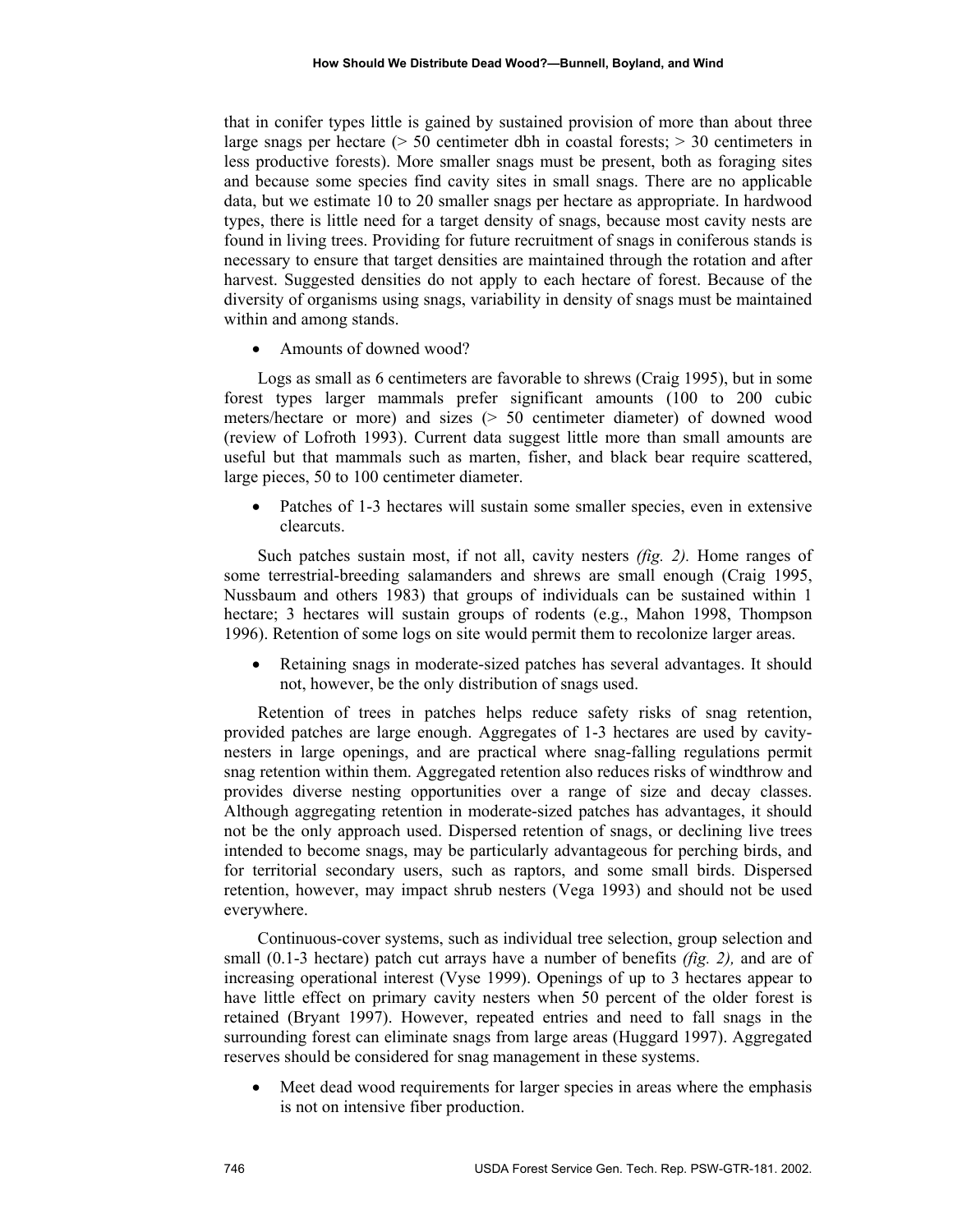The economic and ecological advantages of zoning intensity of forest practices (Binkley 1997, Bunnell and others 1999) suggests that needs of species requiring large amounts of dead wood are best provided in areas where late-successional attributes are being maintained. Most (perhaps all) of these species use clearcuts to forage and often find preferred food there, but must have denning sites nearby. Provision of large amounts of downed wood within clearcuts is incompatible with profit incentives of intensive fiber production.

### **Acknowledgments**

Our research and synthesis was supported by Forest Renewal British Columbia, the Fraser River Action Plan of the Canadian Wildlife Service, Lignum, MacMillan Bloedel, and Western Forest Products. The manuscript benefited from reviews by Peter Arcese and Glen Dunsworth. This is publication R-40 of the Centre for Applied Conservation Biology, University of British Columbia.

#### **References**

- Amaranthus, Michael; Trappe, James M.; Bednar, Larry; Arthur, David 1994. **Hypogeous fungal production in mature Douglas-fir forest fragments and surrounding plantations and it s relation to coarse woody debris and animal mycophagy.** Canadian Journal of Forest Research 24: 2157-2165.
- Andersson, Lars I.; Hytteborn, Hakan 1991. **Bryophytes and decaying wood—a comparison between managed and natural forest.** Holarctic Ecology 14: 121-130.
- Angelstam, Per 1997. **Landscape analysis as a tool for the scientific management of biodiversity.** Ecological Bulletin (Copenhagen) 46: 140-170
- Anonymous. 1995. **Sustainable ecosystem management in Clayoquot Sound: planning and practices.** Victoria, BC: Cortex Consultants; Scientific Panel for Sustainable Forest Practices in Clayoquot Sound; 296 p.
- Berg, Åke.; Ehnström, Bengt; Gustafsson, Lena; Hallingbäck, Tomas; Jonsell, Mats; Weslien, Jan 1994. **Threatened plant, animal, and fungus species in Swedish forests: distributions and habitat associations.** Conservation Biology 8: 718-731.
- Bevis, Kenneth R. 1996. **Primary excavators in grand fir forests of Washington's east Cascades and forestry on the Yakima Indian Nation, Washington.** In: Bradford, P.; Manning, T.; I'Anson, B., editors. Wildlife tree/stand-level biodiversity workshop proceedings; 1995 Oct 17-18, Victoria, BC. Victoria, BC: British Columbia Ministries of Environment and Forests; 77-86.
- Binkley, Clark S. 1997. **Preserving nature through intensive plantation management: the case for forestland allocation with illustrations from British Columbia.** Forestry Chronicle 73: 553-559.
- Bryant, Andrew A. 1997. **Effect of alternative silvicultural practices on breeding bird communities in montane forests.** Nanaimo, BC: MacMillan Bloedel Ltd.; 16 p.
- Bull, Evelyn L. 1980. **Resource partitioning among woodpeckers in northeastern Oregon.** Moscow, ID: University of Idaho; 109 p. Ph.D. dissertation.
- Bunnell, Fred L.; Houde, Isabelle; Johnston, Barb; Wind, Elke. 2002. **How dead trees sustain live organisms in western forests**. In: Laudenslayer, William F., Jr.; Shea, Patrick J.; Valentine, Bradley E.; Weatherspoon, C. Phillip; Lisle, Thomas E., technical coordinators. Proceedings of the symposium on the ecology and management of dead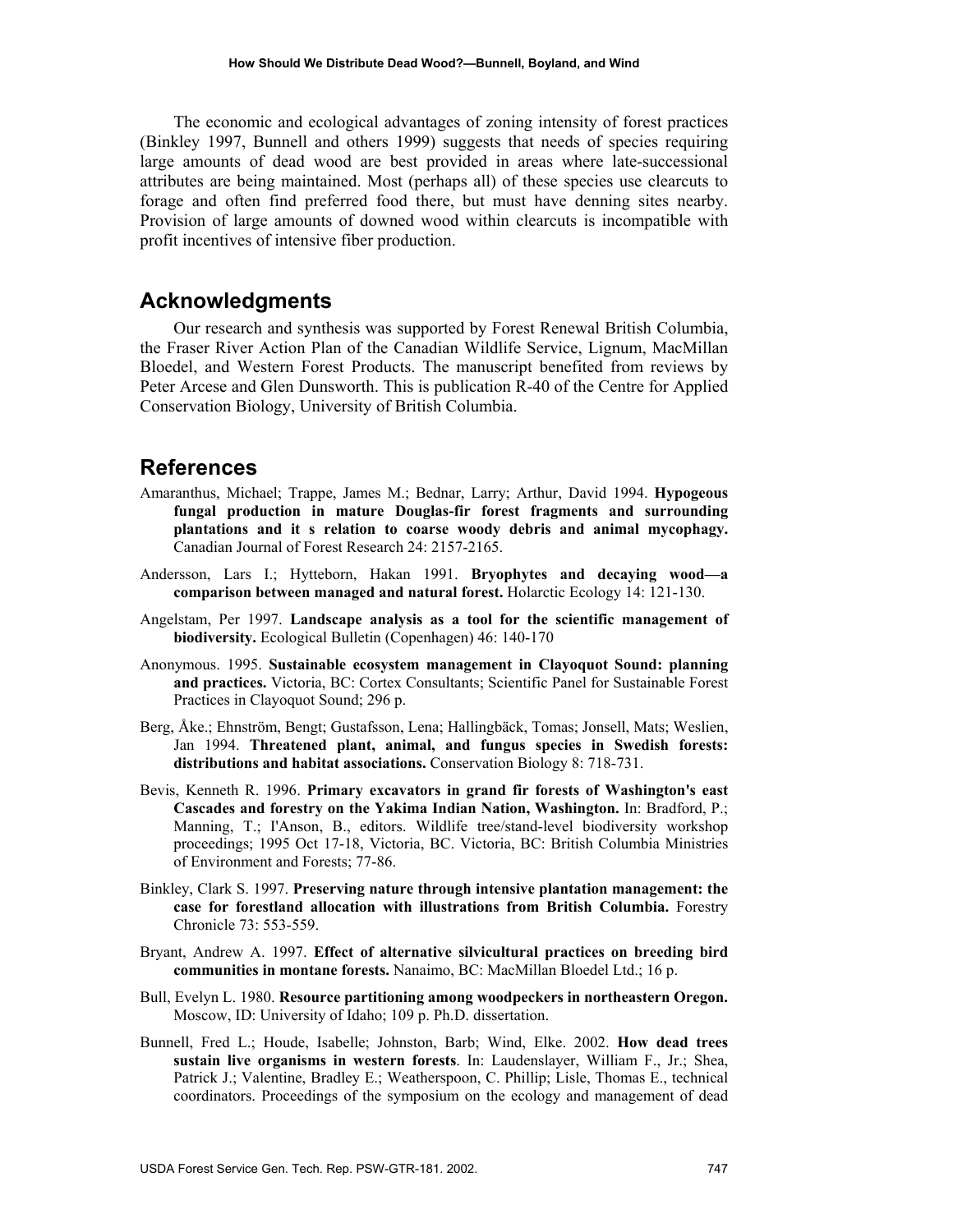wood in western forests. 1999 November 2-4; Reno, NV. Gen. Tech. Rep. PSW-GTR-181. Albany, CA: Pacific Southwest Research Station, Forest Service, U.S. Department of Agriculture; [this volume].

- Bunnell, Fredrick ; Huggard, David J. 1999. **Biodiversity across spatial and temporal scales: problems and opportunities.** Forest Ecology and Management 115(2/3): 113- 126.
- Bunnell, Fredrick L.; Kremsater, Laurie L.; Wells, Ralph W. 1997. **Likely consequences of forest management on terrestrial, forest-dwelling vertebrates in Oregon.** Portland, OR: Oregon Forest Resources Institute; 130 p.
- Bunnell, Fredrick L.; Kremsater, Laurie L.; Wind, Elke 1999. **Managing to sustain vertebrate diversity in forests of the Pacific Northwest: relationships within stands.** Environmental Reviews 7: 97-146.
- Campbell, R. Wayne ; Dawe, Neil K.; McTaggart-Cowan, Ian; Cooper, John M.; Kaiser, Gary W.; McNall, Michael C.E. 1990. **The birds of British Columbia. Vol. 2. Diurnal birds of prey through woodpeckers.** Vancouver, BC: University of British Columbia Press; 514 p.
- Campbell, R. Wayne ; Dawe, Neil K.; McTaggart-Cowan, Ian; Cooper, John M.; Kaiser, Gary W.; McNall, Michael C.E. 1997. **The birds of British Columbia. Vol. 3. Passerines: flycatchers through vireos**. Vancouver, BC: University of British Columbia Press; 693 p.
- Cannings, R.A.; Harcombe, A.P. 1990. **The vertebrates of British Columbia. Scientific and English names.** Victoria, BC: Heritage Record No. 20, Royal British Columbia Museum; 110 p.
- Carey, Andrew B.; Johnson, Murray L. 1995. **Small mammals in managed, naturally young, and old-growth forests.** Ecological Applications 5: 336-352.
- Carey, Andrew B.; Hardt, M.M.; Horton, Scott P.; Biswell, Brian P. 1991. **Spring bird communities in the Oregon Coast Range.** In: Ruggiero, L. F.; Aubry, K. B.; Carey, A. B.; Huff, M. F., editors. Wildlife and vegetation of unmanaged Douglas-fir forests. Gen. Tech. Rep. PNW-GTR-285. Portland, OR: Pacific Northwest Research Station, Forest Service, U.S. Department of Agriculture; 123-144.
- Coates, K. David 1997. **Windthrow damage 2 years after partial cutting at the Date Creek silvicultural systems study in the interior cedar-hemlock forests of northwestern** British Columbia. Canadian Journal of Forest Research 27: 1695-1701.
- Corn, P. Stephen ; Bury, R. Bruce 1991. **Terrestrial amphibians in the Oregon Coast Range.** In: Ruggiero, L. F.; Aubry, K. B.; Carey, A. B.; Huff, M. F., editors. Wildlife and vegetation of unmanaged Douglas-fir forests. Gen. Tech. Rep. PNW-GTR-285. Portland, OR: Pacific Northwest Research Station, Forest Service, U.S. Department of Agriculture; 305-317.
- Craig, Vanessa J. 1995. **Relationships between shrews (***Sorex* **spp.) and downed wood in the Vancouver watersheds, BC.** Vancouver, BC: University of British Columbia; 88 p. M.Sc. thesis.
- Crittenden, M. 1992**. Trees of the west.** Hancock House Publishers. Surrey, BC; 220 p.
- Cunningham, James B.; Balda, Russell P.; Gaud, William S. 1980. **Selection and use of snags by secondary and cavity-nesting birds of the ponderosa pine forest.** Res. Paper RM-RP-222. Fort Collins, CO: Rocky Mountain Research Station, Forest Service, U.S. Department of Agriculture; 15 p.
- Dickson, James G.; Conner, Richard N.; and Williamson, J. Howard. 1983. **Snag retention increases bird use of a clear cut.** Journal of Wildlife Management 47: 799-804.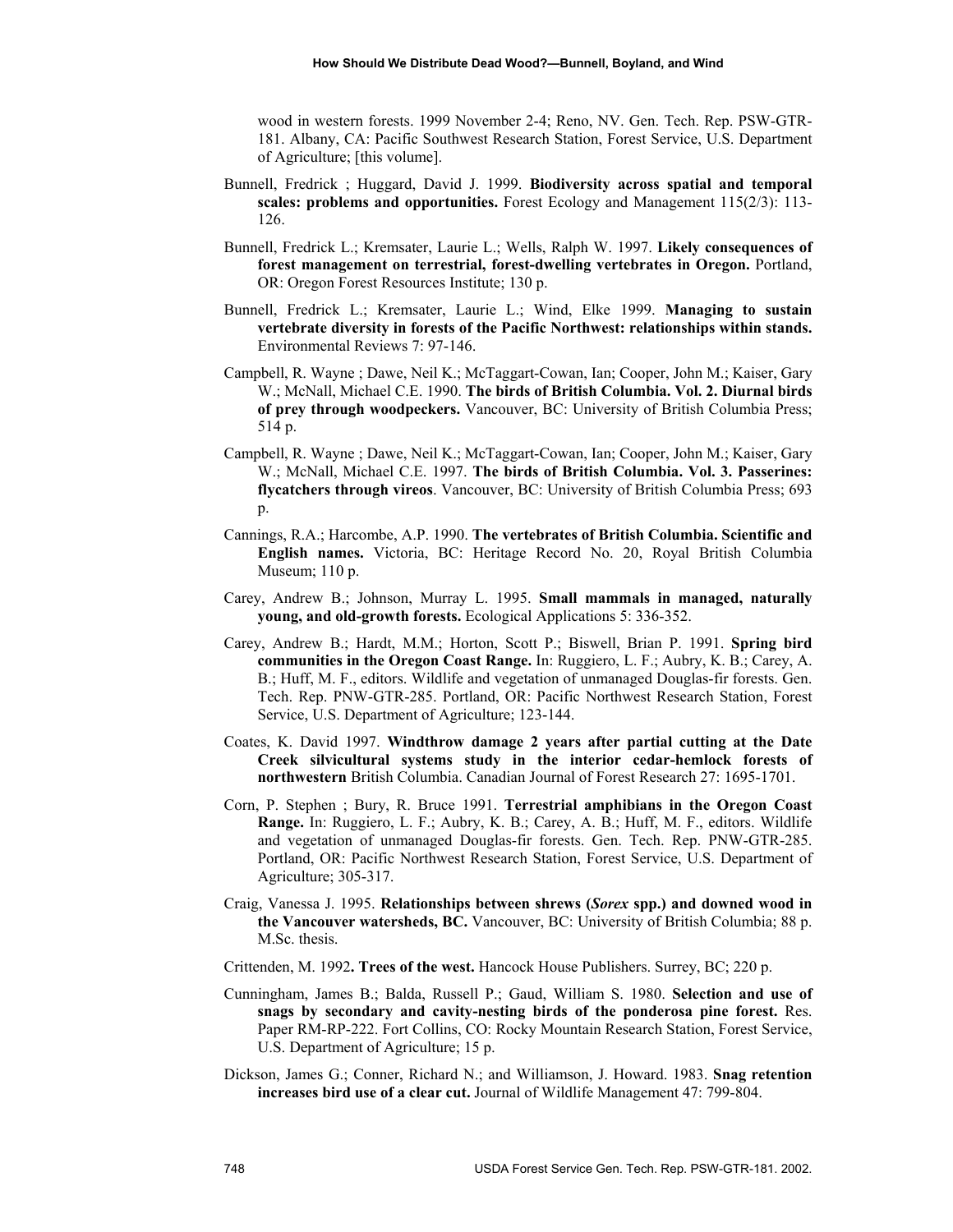- Franklin, Jerry F.; Berg, D.R.; Thornburgh, D.A.; Tappeiner, J.C. 1997. **Alternative silvicultural approaches to timber harvesting: variable retention harvest systems.** In: Kohm, K.A.; Franklin, J.F., editors. Creating a forestry for the 21st Century: the science of ecosystem management. Washington, DC: Island Press; 111-139.
- Gyug, Les W. 1993. **Furbearer and prey use of logging debris piles in clearcuts: progress report 1992/93.** Unpublished report. Victoria, BC: British Columbia Ministry of Environment, Lands and Parks; 25 p.
- Gyug, Les W. 1994. **Wildlife use of logging debris piles in clearcuts.** Unpublished report. Victoria, BC: British Columbia Ministry of Environment, Lands and Parks; 25 p.
- Gyug, Les W.; Bennett, Stephen P. 1996. **Bird use of wildlife tree patches 25 years after clearcutting.** In: Bradford, P.; Manning, T.; I'Anson, B., editors. Wildlife tree/standlevel biodiversity workshop proceedings; 1995 Oct. 17-18; Victoria, BC. Victoria, BC: British Columbia Ministries of Environment and Forests; 15-33.
- Harley, John L. 1969. **The biology of mycorrhizae.** Second Edition. London, UK: Leonard Hill; 334 p.
- Huggard, David. 1997. **Fall-down rates of subalpine fir snags at Sicamous Creek: implications for worker safety and habitat supply.** Extension Note 16. Victoria, BC: British Columbia Ministry of Forests Research Program; 6 p.
- Jones, Laurence C.; Raphael, Martin G. 1995. **Natural history and habitat use by American martens in a central Oregon lodgepole pine system.** 1995 annual report: ecology, management, and conservation of sensitive wildlife species. Portland, OR: Pacific Northwest Research Station, Forest Service, U.S. Department of Agriculture; 65-70 p.
- Khanna, Kuldip R. 1964. **Differential evolutionary activity in bryophytes.** Evolution 18: 652-670.
- Klenner, Walter ; Huggard, David J. 1997. **Three-toed woodpecker nesting and foraging at Sicamous Creek.** In: Hollstedt, C.; Vyse, A., editors. Sicamous Creek silvicultural systems project: workshop proceedings; 1996 April 24-25; Kamloops, BC. Working Paper 24/1997.Victoria, BC: Research Branch, British Columbia Ministry of Forests; 224-233.
- Klenner, Walter ; Huggard, David J. 1998. **Nesting and foraging habitat requirements of woodpeckers in relation to experimental harvesting treatments at Opax Mountain.** In: Hollstedt, C.; Vyse, A.; Huggard, D., editors. Managing the dry Douglas-fir forests of the southern interior: workshop proceedings; 1997 April 29-30; Kamloops, BC. Working paper 34/1998. Victoria, BC: Research Branch, British Columbia Ministry of Forests; 277-291.
- Lisgo, Kimberly A. 1999. **Ecology of the short-tailed weasel** *(Mustela erminea)* **in the mixedwood boreal forest of Alberta.** Vancouver, BC: University of British Columbia; 65 p. M.Sc. thesis.
- Lisgo, Kimberly A. 2002. **Summer and fall use of logging residue piles by female shorttailed weasels.** In: Laudenslayer, William F., Jr.; Shea, Patrick J.; Valentine, Bradley E.; Weatherspoon, C. Phillip; Lisle, Thomas E., technical coordinators. Proceedings of the symposium on the ecology and management of dead wood in western forests. 1999 November 2-4; Reno, NV. Gen. Tech. Rep. PSW-GTR-181. Albany, CA: Pacific Southwest Research Station, Forest Service, U.S. Department of Agriculture; [this volume].
- Lofroth, Eric. C. 1993**. Scale dependent analyses of habitat selection by marten in the sub-boreal spruce biogeoclimatic zone, British Columbia.** Burnaby, BC: Simon Fraser University; 109 p. M.Sc. thesis.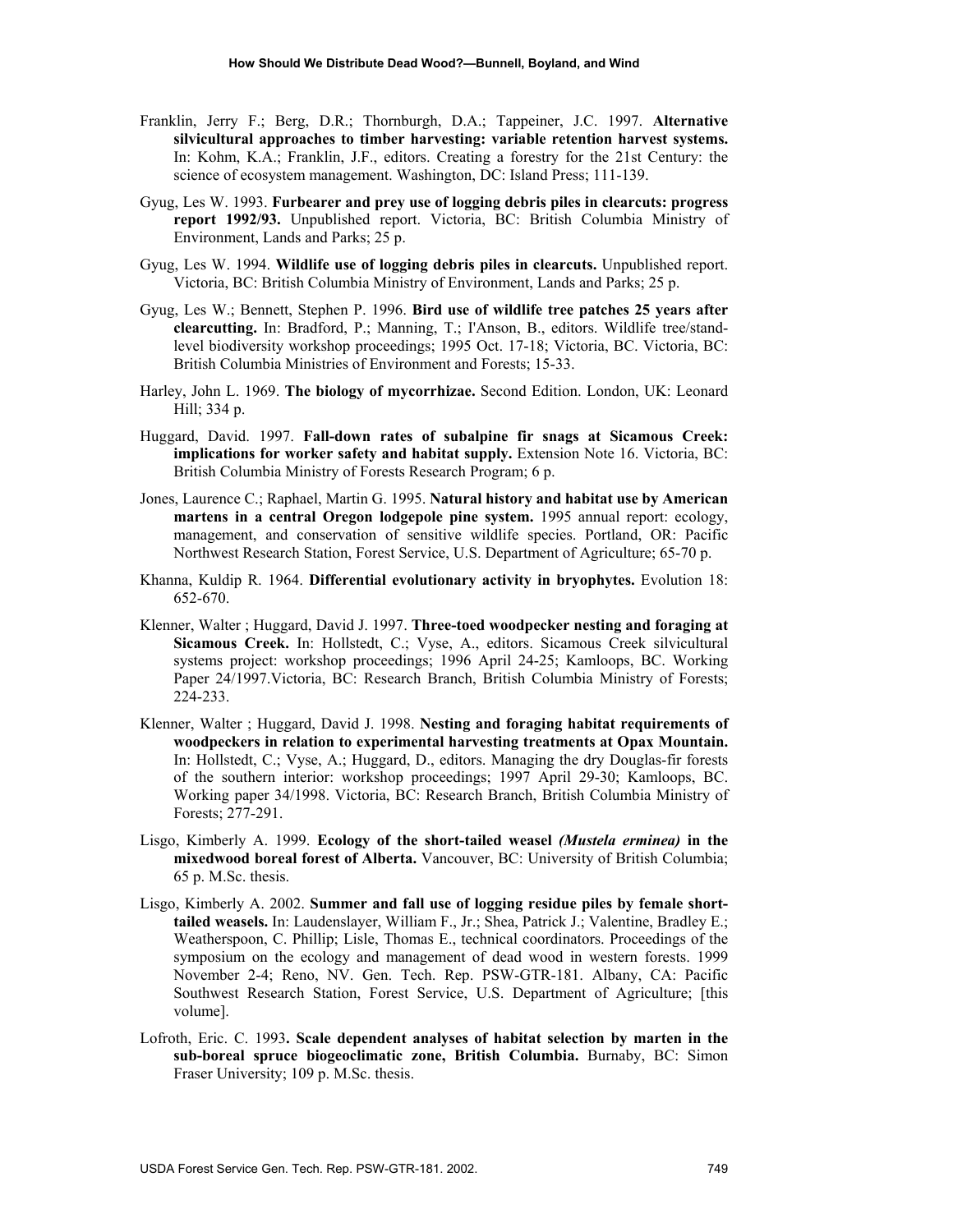- Lundquist, Richard W.; Mariani, Jina M. 1991. **Nesting habitat and abundance of snagdependent birds in the southern Washington Cascade Range.** In: Ruggiero, L.F.; Aubry, K. B.; Carey, A. B.; Huff, M. F. Wildlife and vegetation of unmanaged Douglasfir forests. Gen. Tech. Rep. PNW-GTR-285. Portland, OR: Pacific Northwest Research Station, Forest Service, U.S. Department of Agriculture; 221-240.
- Mahon, Todd E. 1998. **Response of small mammal populations to partial cuts and clearcuts in west-central British Columbia.** Burnaby, BC: Simon Fraser University, 87 p. M.Sc. thesis.
- Mannan, R. W. 1977. **Use of snags by birds, Douglas-fir region, western Oregon**. Corvallis, OR: Oregon State University; 123 p. M.Sc. thesis.
- Mannan, R. W.; Meslow, E. Charles. 1984. **Bird populations and vegetation characteristics in managed and** ol**d-growth forests, northeastern Oregon.** Journal of Wildlife Management 48: 1219-1238.
- Manuwal, David A.; Zarnowitz, Jill. 1981. **Cavity nesting birds of the Olympic National Forest, Washington.** Seattle, WA: Wildlife Science Group, College of Forest Resources, University of Washington; 144 p.
- Marks, Geoffrey C.; Kozlowski, Theodore T., editors. 1973. **Ectomycorrhizae their ecology and physiology.** New York: Academic Press; 444 p.
- Maser, Chris ; Trappe, J. M.; Ure, D. C. 1978. **Implications of small mammal mycophagy to the management of western coniferous forests.** Transactions North American Wildlife and Natural Resource Conference 43: 78-88.
- Merkens, Markus; Darling, Laura; Booth, Barry. 1996. **Use and availability of wildlife trees in aspen stands of northeastern BC.** In: Bradford, P.; Manning, T.; I'Anson, B., editors. Wildlife tree/stand-level biodiversity workshop proceedings; 1995 Oct 17-18, Victoria, BC. Victoria, BC: British Columbia Ministry of Environment, Lands, and Parks, and Ministry of Forests; 35-44.
- Morgan, Kenneth H.; Wetmore, Stephen P.; Smith, G. E. J.; Keller, R. A. 1989. **Relationships between logging methods, habitat structure and bird communities of dry interior Douglas-fir, ponderosa pine forests of British Columbia.** Technical Report Series No. 71. Delta, BC: Pacific and Yukon Region, Canadian Wildlife Service; 48 p.
- Morris, Douglas W. 1984. **Patterns and scale of habitat use in two temperate-zone small mammal faunas**. Canadian Journal of Zoology 62: 1540-1547.
- Morrison, Michael L.; Timossi, Irene C.; With, Kimberly A. 1987. **Development and testing of linear regression models predicting bird-habitat relationships.** Journal of Wildlife Management 51: 247-253.
- Nussbaum, R. A.; Brodie, E. D. Jr.; Storm, R. M. 1983. **Amphibians and reptiles of the Pacific Northwest.** Moscow, ID: University Press of Idaho; 332 p.
- Nelson, S. Kim 1988. **Habitat use and densities of cavity-nesting birds in the Oregon coast ranges**. Corvallis, OR: Oregon State University; 157 p. M.Sc. thesis.
- Newton, Ian. 1994. **The role of nest sites in limiting the numbers of hole-nesting birds.** Biological Conservation 70: 265-276.
- Petit, Daniel R. Petit; Kenneth E.; Grubb, Thomas C., Jr.; Reichhardt, Lisa J. 1985. **Habitat and snag selection by woodpeckers in a clear-cut: an analysis using artificial snags.** Wilson Bulletin 97: 525-533.
- Peterson, R. T.; Mountford, G.; Hollom, P. A. D. 1993. **The Audubon Society field guide to birds of Britain and Europe.** Boston, MA; 261 p.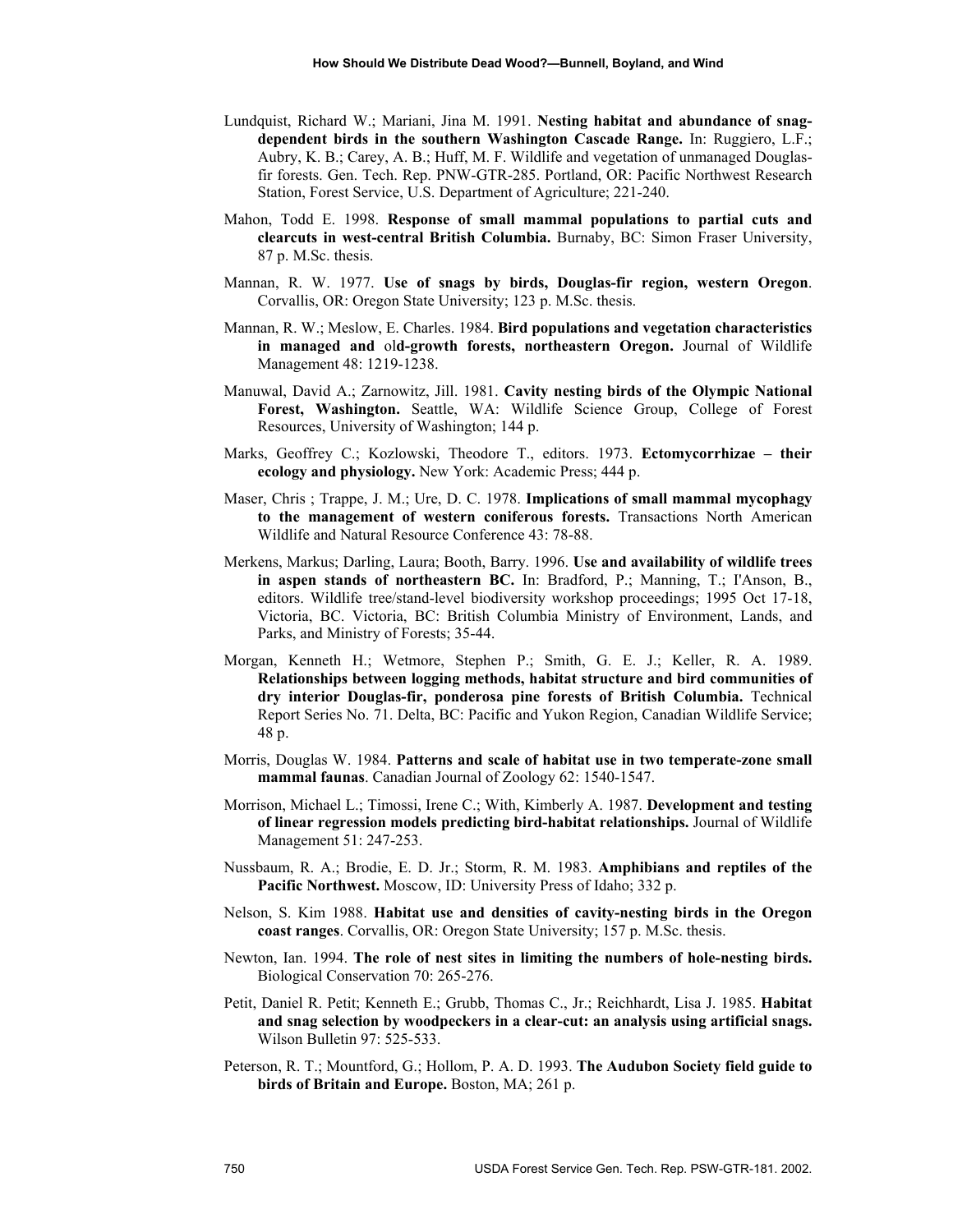- Raphael, Martin G.; Jones, L. L. C. 1997. **Characteristics of resting and denning sites of American martens in central Oregon and western Washington.** In: Proulx, G.; Bryant, H.N.; Woodward, P.M., editors. Martes: taxonomy, ecology, techniques and management. Edmonton, AB: Provincial Museum of Alberta; 146-165.
- Raphael, Martin G.; White, Marshall 1984. **Use of snags by cavity-nesting birds in the Sierra Nevada.** Wildlife Monographs 86: 1-66.
- Samuelsson, J.; Gustafson, L.; Ingelog, T. 1994. **Dying and dead trees: a review of their importance for biodiversity.** Uppsala, Sweden: Swedish Threatened Species Unit; 110 p.
- Schreiber, B.; deCalesta, D. S. 1992. **The relationship between cavity-nesting birds and snags on clearcuts in western Oregon.** Forest Ecology and Management 50: 299-316.
- Scott, Virgil E. 1979. **Bird responses to snag removal in ponderosa pine.** Journal of Forestry 77: 26-28.
- Scott, Virgil E.; Oldemeyer, John L. 1983. **Cavity-nesting bird requirements and response to snag cutting in ponderosa pine.** In: Davis, J. W.; Goodwin, G. A.; Ockentels, R. A., editors. Snag habitat management: proceedings of the symposium; 1983 June 7-9; Flagstaff, AZ. Gen. Tech. Rep. RM-99. Fort Collins, CO: Rocky Mountain Research Station, Forest Service, U.S. Department of Agriculture; 19-23.
- Sharp, Aaron J. 1939. **Taxonomic and ecological studies of eastern Tennessee bryophytes**. American Midland Naturalist 21: 267-234.
- Söderström, Lars 1987. **Dispersal as a limiting factor for distribution among epixylic bryophytes**. In: Pócs, T.; Simon, T.; Tuba, Z.; Podani, J., editors. Proceedings of the IAB Conference of Bryoecology; 1985 August 5-10; Akadémiai Kiadó, Budapest, Hungary. Symposia Biologica Hungarica 35: 475-484.
- Söderström, Lars 1988. **The occurrence of epixylic bryophyte and lichen species in an old natural and a managed forest stand in northeast Sweden.** Biological Conservation 45: 169-178.
- Spies, Thomas A.; Franklin, Jerry F.; Thomas, Ted B. 1988. **Coarse woody debris in Douglas-fir forests of western Oregon and Washington.** Ecology 69: 1689-1702.
- Steeger, Christof ; Hitchcock, Christine L. 1998. **Influence of forest structure and diseases on nesting habitat selection by red-breasted nuthatches**. Journal of Wildlife Management 62: 1349-1358.
- Steeger, Christof ; Quesnel, Harold 1998. **Impacts of partial cutting on old-growth forests in the Rocky Mountain trench: interim report.** Enhanced Forest Management Pilot Project, Report No. 9. Invermere, BC: Invermere Forest District; 9 p.
- Steventon, J. Doug ; MacKenzie, K. L.; Mahon, Todd E. 1998. **Response of small mammals and birds to partial cutting and clearcutting in northwest British Columbia.**  Forestry Chronicle 74: 703-713.
- Swallow, Stephen K.; Gutiérrez, R. J.; Howard, Ronald A., Jr. 1986. **Primary cavity-site selection by birds.** Journal of Wildlife Management 50: 576-583.
- Thompson, R. L. 1996. **Home range and habitat use of western red-backed voles in mature coniferous forests in the Oregon Cascades.** Corvallis, OR: Oregon State University; 88 p. M.Sc. thesis.
- Tobalske, Bret W.; Shearer, Raymond C.; Hutto, Richard L. 1991. **Bird populations in logged and unlogged western larch/Douglas-fir forest in northwestern Montana.** Res. Pap. INT-RP-442. Logan, UT: Interior Research Station, Forest Service, U.S. Department of Agriculture; 12 p.